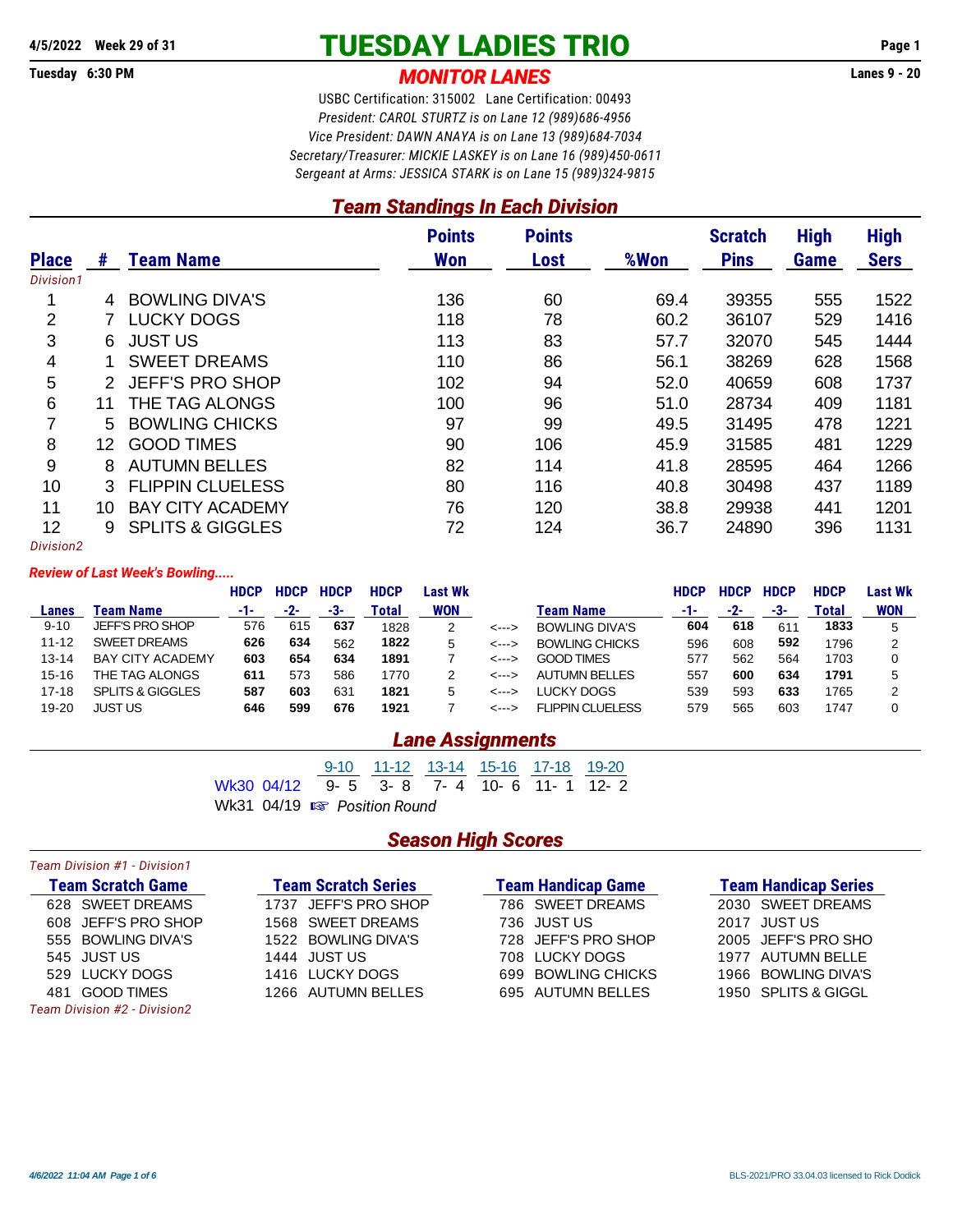## *Season High Scores - Continued*

| <b>Scratch Game</b>           | <b>Scratch Series</b>      | <b>Handicap Game</b>      | <b>Handicap Series</b>      |  |  |  |  |  |  |
|-------------------------------|----------------------------|---------------------------|-----------------------------|--|--|--|--|--|--|
| <b>JENNIFER GRANDMAIS</b>     | <b>JENNIFER GRANDMAIS</b>  | <b>JENNIFER GRANDMAIS</b> | <b>JENNIFER GRANDMAIS</b>   |  |  |  |  |  |  |
| 278                           | 730.                       | 297                       | 787                         |  |  |  |  |  |  |
| <b>MICHELLE MICHALSKI</b>     | MICHELLE MICHALSKI         | <b>MICHELLE MICHALSKI</b> | <b>ABBY IRVING</b>          |  |  |  |  |  |  |
| 256                           | 595                        | 294                       | 720.                        |  |  |  |  |  |  |
| LINDA HUBBLE                  | <b>LORYN JONES</b>         | LINDA HUBBLE              | <b>CAROL STURTZ</b>         |  |  |  |  |  |  |
| 243                           | 561                        | 289                       | 712.                        |  |  |  |  |  |  |
| LORYN JONES                   | <b>ABBY IRVING</b>         | ALEXYSS DeLONG            | <b>SHANA BREWSTER</b>       |  |  |  |  |  |  |
| 218                           | 555                        | 272                       | 711                         |  |  |  |  |  |  |
| <b>ABBY IRVING</b>            | LINDA HUBBLE               | <b>ABBY IRVING</b>        | <b>MICHELLE MICHALSKI</b>   |  |  |  |  |  |  |
| 215                           | 542                        | 270                       | 709                         |  |  |  |  |  |  |
| DAWN ANAYA                    | <b>VICTORIA AUGER</b>      | DAWN ANAYA                | <b>BONNIE TIPPMAN</b>       |  |  |  |  |  |  |
| 215                           | 533                        | 270                       | 701                         |  |  |  |  |  |  |
| ALEXYSS DeLONG                | ALEXYSS DeLONG             | <b>CAROL STURTZ</b>       | <b>VICTORIA AUGER</b>       |  |  |  |  |  |  |
| 214                           | 517                        | 264                       | 701                         |  |  |  |  |  |  |
| <b>SHARON MANSZEWSKI</b>      | SHARON MANSZEWSKI          | KATHY MACIEJEWSKI         | ALEXYSS DeLONG              |  |  |  |  |  |  |
| 204                           | 516.                       | 262                       | 696                         |  |  |  |  |  |  |
| <b>LISA SCHRAM</b>            | DAWN ANAYA                 | <b>LISA SCHRAM</b>        | <b>LORYN JONES</b>          |  |  |  |  |  |  |
| 204                           | 511                        | 261                       | 695                         |  |  |  |  |  |  |
| <b>PAM ST.LAURENT</b>         | <b>PAM ST.LAURENT</b>      | <b>ELLEN LESNIAK</b>      | LINDA HUBBLE                |  |  |  |  |  |  |
| 203                           | 510                        | 260                       | 686                         |  |  |  |  |  |  |
| <b>Last Week's Top Scores</b> |                            |                           |                             |  |  |  |  |  |  |
| Team Division #1 - Division1  |                            |                           |                             |  |  |  |  |  |  |
| <b>Team Scratch Game</b>      | <b>Team Scratch Series</b> | <b>Team Handicap Game</b> | <b>Team Handicap Series</b> |  |  |  |  |  |  |
| <b>JEFF'S PRO SHOP</b>        | <b>JEFF'S PRO SHOP</b>     | JUST US                   | <b>JUST US</b>              |  |  |  |  |  |  |
| 574                           | 1639                       | 676                       | 1921                        |  |  |  |  |  |  |

504 JUST US 1434 BOWLING DIVA'S 654 BAY CITY ACADEMY 1891 BAY CITY ACADE 485 BOWLING DIVA'S 1405 JUST US 637 JEFF'S PRO SHOP 1833 BOWLING DIVA'S 484 SWEET DREAMS 1372 SWEET DREAMS 634 SWEET DREAMS 1828 JEFF'S PRO SHO 461 LUCKY DOGS 1249 LUCKY DOGS 634 AUTUMN BELLES 1822 SWEET DREAMS 427 AUTUMN BELLES 1201 BAY CITY ACADEMY 633 LUCKY DOGS 1821 SPLITS & GIGGL *Team Division #2 - Division2*

|       | 259 KRIS CLARK         |
|-------|------------------------|
|       | 225 JENNIFER GRANDMAIS |
|       | 210 MICHELLE MICHALSKI |
| 203 - | <b>MADISON SURSELY</b> |
|       | 202 LORYN JONES        |
|       | 191 DAWN ANAYA         |
|       | 190 ALEXYSS DeLONG     |
|       | 182 VICTORIA AUGER     |
|       | 179 OLIVIA GWIZDALA    |
|       | 175 ABBY IRVING        |

|       | 665 KRIS CLARK            |
|-------|---------------------------|
|       | 559 MADISON SURSELY       |
|       | 554   JENNIFER GRANDMAIS  |
| 540 - | <b>MICHELLE MICHALSKI</b> |
| 513   | LORYN JONES               |
|       | 487 MICKIE LASKEY         |
|       | 486   SHANA BREWSTER      |
|       | 482 LISA SCHRAM           |
|       | 480 ALEXYSS DeLONG        |
|       | 468 DAWN ANAYA            |
|       |                           |

### **Scratch Game Scratch Series Handicap Game Handicap Series**

| 259 KRIS CLARK         | 665 KRIS CLARK         | 266 KRIS CLARK         | 711 SHANA BREWSTER     |
|------------------------|------------------------|------------------------|------------------------|
| 225 JENNIFER GRANDMAIS | 559 MADISON SURSELY    | 251 BONNIE TIPPMAN     | 700 MICKIE LASKEY      |
| 210 MICHELLE MICHALSKI | 554 JENNIFER GRANDMAIS | 245 MICKIE LASKEY      | 686 KRIS CLARK         |
| 203   MADISON SURSELY  | 540 MICHELLE MICHALSKI | 245 SHANA BREWSTER     | 650 BILLIE CNUDDE      |
| 202 LORYN JONES        | 513 LORYN JONES        | 244 DAWN ANAYA         | 647 LISA SCHRAM        |
| 191 DAWN ANAYA         | 487 MICKIE LASKEY      | 244 MICHELLE MICHALSKI | 642 MICHELLE MICHALSKI |
| 190 ALEXYSS DeLONG     | 486 SHANA BREWSTER     | 243 ALEXYSS DeLONG     | 639 ALEXYSS DeLONG     |
| 182 VICTORIA AUGER     | 482 LISA SCHRAM        | 242 BILLIE CNUDDE      | 634 MADISON SURSELY    |
| 179 OLIVIA GWIZDALA    | 480 ALEXYSS DeLONG     | 238 LORYN JONES        | 627 DAWN ANAYA         |
| 175 ABBY IRVING        | 468 DAWN ANAYA         | 233 JENNIFER GRANDMAIS | 624 BONNIE TIPPMAN     |
|                        |                        |                        |                        |

## **Weekly Game Over Average Weekly Series over Average**

### **Game - Avg=Difference Series - Avg=Difference**

| 259 - 201=58 KRIS CLARK     | 486 - 363=123 SHANA BREWSTER |
|-----------------------------|------------------------------|
| 165 - 108=57 BONNIE TIPPMAN | 487 - 378=109 MICKIE LASKEY  |

### *Individual High Averages*

| 199.35 JENNIFER GRANDM | 170.77 MICHELLE MICHALS | 167.62 LORYN JONES    | 157.85 VICTORIA AUGER |
|------------------------|-------------------------|-----------------------|-----------------------|
| 156.19 LINDA HUBBLE    | 149.98 PAM ST LAURENT   | 149.54 SHARON MANSZEW | 148.69 ABBY IRVING    |
| 148.16 ALEXYSS DeLONG  | 148.10 DAWN ANAYA       | 146.33 LISA SCHRAM    | 132.69 LIDIA LOPEZ    |

### *Team Rosters*

## **1 - SWEET DREAMS** Lane 18

| <b>Name</b>               | <b>Avg HDCP</b> |    | <b>Pins Gms</b> |    | $-1$ - $-$ | $-2-$ | -3-                       |     | <b>Total Game</b> | Sers  |
|---------------------------|-----------------|----|-----------------|----|------------|-------|---------------------------|-----|-------------------|-------|
| <b>CAROL KRAYNAK</b>      | 126             |    | 9735            | 77 | 157        | 128   | 109                       |     | 394 168           | - 451 |
| <b>LINDA HUBBLE</b>       | 156             | 45 | 11246           |    |            |       | 72 a146 a146 a146 438 243 |     |                   | 542   |
| <b>MICHELLE MICHALSKI</b> | 170             | 34 | 14003           |    | 82 173 210 |       | 157                       | 540 | 256               | 595   |
| <b>JEAN ANNE JAKOBIE</b>  | bk167           | 36 | 908             | 6  |            |       |                           |     | 168               | 466   |

**High High**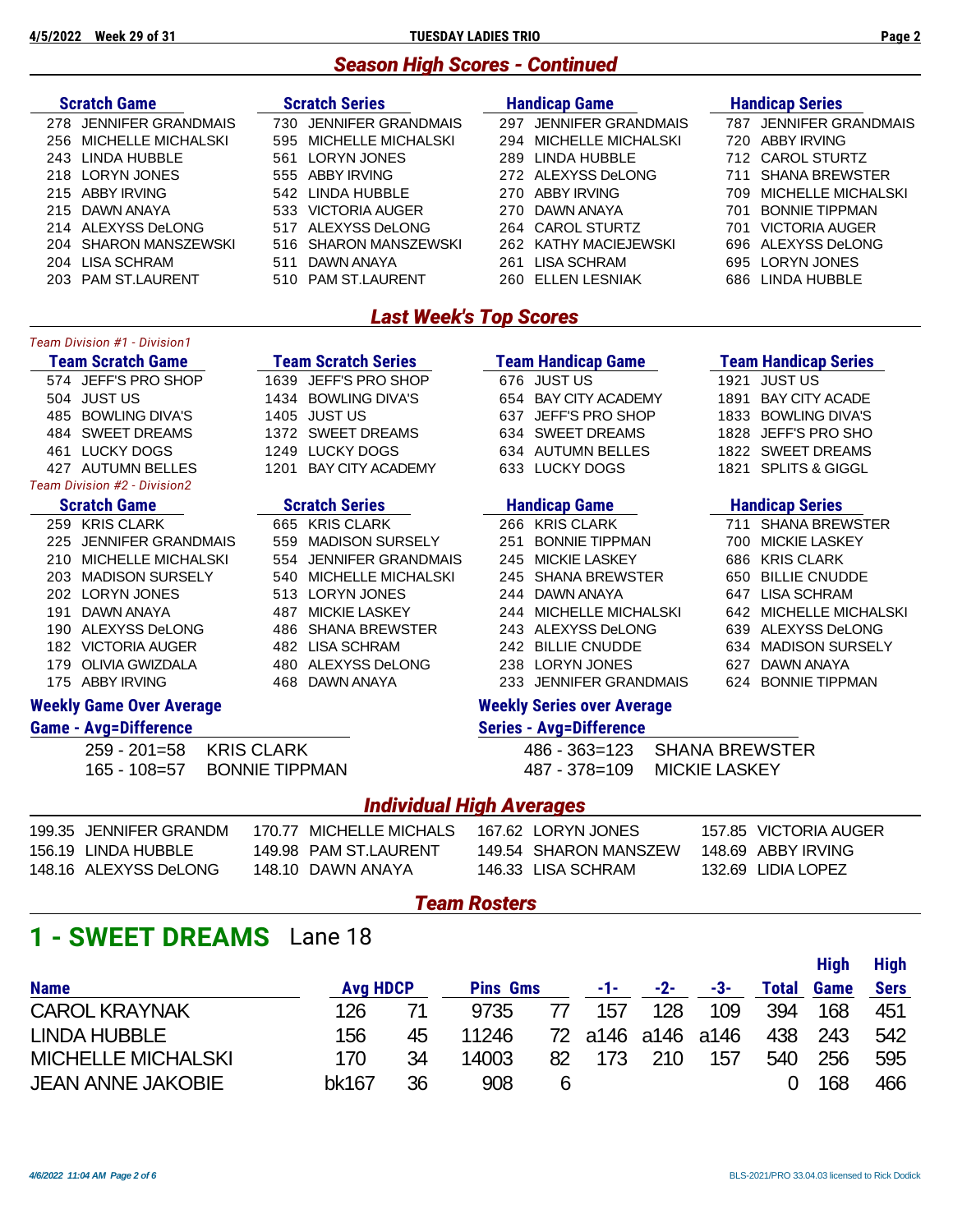# **2 - JEFF'S PRO SHOP** Lane 20

|                             |                 |    |                 |    |     |     |     |       | <b>High</b> | <b>High</b> |
|-----------------------------|-----------------|----|-----------------|----|-----|-----|-----|-------|-------------|-------------|
| <b>Name</b>                 | <b>Avg HDCP</b> |    | <b>Pins Gms</b> |    | -1- | -2- | -3- | Total | Game        | <b>Sers</b> |
| <b>JUDY STORRS</b>          | 113             | 82 | 4412            | 39 |     |     |     | 0     | 148         | 404         |
| <b>JENNIFER GRANDMAISON</b> | 199             | 9  | 11961           | 60 | 193 | 225 | 136 | 554   | 278         | 730         |
| <b>LISA SHEEHAN</b>         | 130             | 68 | 6646            | 51 |     |     |     | 0     | 175         | 459         |
| <b>KRIS CLARK</b>           | 203             | 5  | 8327            | 41 | 194 | 212 | 259 | 665   | 259         | 699         |
| <b>ELIZABETH JONES</b>      | 166             | 37 | 3503            | 21 |     |     |     | 0     | 223         | 546         |
| <b>OLIVIA GWIZDALA</b>      | 151             | 50 | 3633            | 24 | 126 | 115 | 179 | 420   | 201         | 529         |

# **3 - FLIPPIN CLUELESS** Lane 11

|                        |                 |    |                 |     |       |       |     |              | <b>High</b> | <b>High</b> |
|------------------------|-----------------|----|-----------------|-----|-------|-------|-----|--------------|-------------|-------------|
| <b>Name</b>            | <b>Avg HDCP</b> |    | <b>Pins Gms</b> |     | -1- - | $-2-$ | -3- | <b>Total</b> | <b>Game</b> | <b>Sers</b> |
| <b>LOUANNE SATTLER</b> | 106             | 88 | 8441            | 79  | 83    | 129   | 113 |              | 325 146     | 395         |
| <b>BETH SATTLER</b>    | 109             | 85 | 9222            | 84  | 106   | 98    | 90  | 294          | 166         | 394         |
| <b>ABBY IRVING</b>     | 148             | 52 | 11152           | 75. | 165   | 113   | 175 |              | 453 215     | 555         |

# **4 - BOWLING DIVA'S** Lane 14

|                       |                 |    |                 |    |     |       |     |       | <b>High</b> | <b>High</b> |
|-----------------------|-----------------|----|-----------------|----|-----|-------|-----|-------|-------------|-------------|
| <b>Name</b>           | <b>Avg HDCP</b> |    | <b>Pins Gms</b> |    | -1- | $-2-$ | -3- | Total | Game        | <b>Sers</b> |
| <b>LORYN JONES</b>    | 167             | 36 | 13074           | 78 | 152 | 202   | 159 | 513   | 218         | 561         |
| <b>ALEXYSS DeLONG</b> | 148             | 52 | 11112           | 75 | 137 | 153   | 190 | 480   | 214         | 517         |
| <b>VICTORIA AUGER</b> | 157             | 45 | 10418           | 66 | 182 | 130   | 129 | 441   | 202         | 533         |
| <b>JUDY SHEEHAN</b>   | 144             | 56 | 3909            | 27 |     |       |     |       | 192         | 507         |

# **5 - BOWLING CHICKS** Lane 10

| <b>Name</b>              | <b>Avg HDCP</b> |     | <b>Pins Gms</b> |     | -1- | $-2-$ | -3- | <b>Total</b> | <b>High</b><br><b>Game</b> | <b>High</b><br><b>Sers</b> |
|--------------------------|-----------------|-----|-----------------|-----|-----|-------|-----|--------------|----------------------------|----------------------------|
| <b>ELLEN LESNIAK</b>     | 118             | 78  | 9233            | 78. | 123 | 120   | 103 | 346          | 182                        | 414                        |
| <b>ANNIE TINNEY</b>      | 108             | 86  | 8762            | 81  | 127 | 115   | 115 | 357          | 171                        | 410                        |
| <b>SHARON MANSZEWSKI</b> | 149             | .51 | 12561           | 84  | 130 | 157   | 158 |              | 445 204                    | 516                        |

# **6 - JUST US** Lane 16

|                         |                 |    |                 |    |     |       |     |       | <b>High</b> | <b>High</b> |
|-------------------------|-----------------|----|-----------------|----|-----|-------|-----|-------|-------------|-------------|
| <b>Name</b>             | <b>Avg HDCP</b> |    | <b>Pins Gms</b> |    | -1- | $-2-$ | -3- | Total | Game        | <b>Sers</b> |
| <b>MICKIE LASKEY</b>    | 128             | 69 | 5285            | 41 | 174 | 140   | 173 | 487   | 174         | 487         |
| <b>KATI-LYN GORM</b>    | 128             | 69 | 6918            | 54 |     |       |     |       | 178         | 468         |
| <b>KELLY SIMMONS</b>    | 102             | 91 | 6462            | 63 |     |       |     | 0     | 149         | 404         |
| <b>VALERIE EISENMAN</b> | 120             | 76 | 5414            | 45 | 118 | 113   | 128 | 359   | 179         | 459         |
| <b>MADISON SURSELY</b>  | 180             | 25 | 7599            | 42 | 182 | 174   | 203 | 559   | 258         | 652         |
| <b>VACANT</b>           | 120             | 76 | O               | 0  |     |       |     |       |             |             |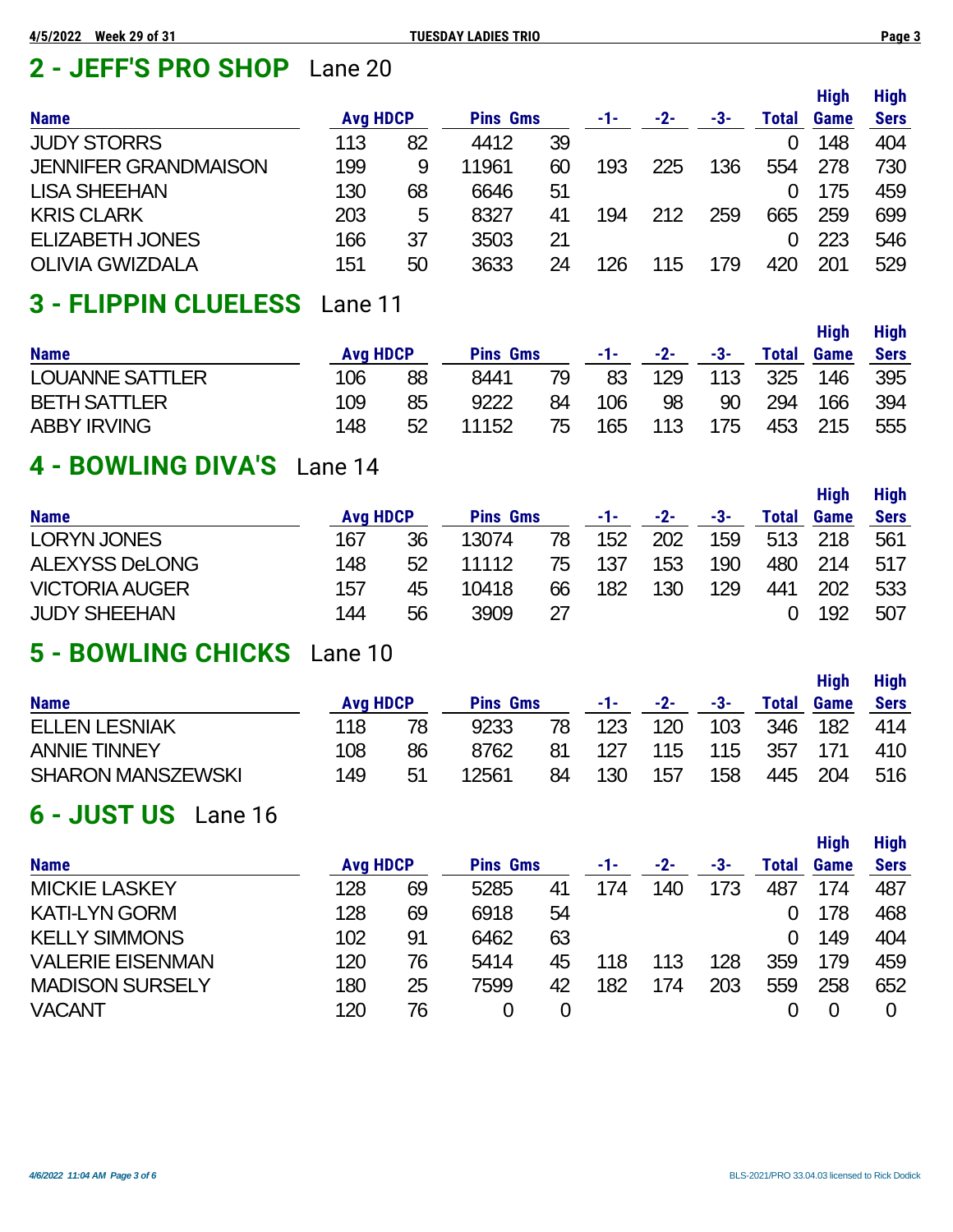# **7 - LUCKY DOGS** Lane 13

| <b>Name</b>               | <b>Avg HDCP</b> |    | <b>Pins Gms</b> |    | -1- | $-2-$          | -3- | Total | <b>High</b><br>Game | <b>High</b><br><b>Sers</b> |
|---------------------------|-----------------|----|-----------------|----|-----|----------------|-----|-------|---------------------|----------------------------|
| <b>FABIENNE ZIELINSKI</b> | 129             | 68 | 8529            | 66 | 114 | 119            | 131 | 364   | 165                 | 446                        |
| DAWN ANAYA                | 148             | 52 | 8886            | 60 | 114 | 163            | 191 | 468   | 215                 | 511                        |
| <b>MINA ROBINSON</b>      | 148             | 52 | 8004            | 54 |     |                |     |       | 179                 | 501                        |
| <b>PAM ST.LAURENT</b>     | 149             | 51 | 9449            | 63 |     | a139 a139 a139 |     | 417   | 203                 | 510                        |

# **8 - AUTUMN BELLES** Lane 12

|                           |                 |    |                 |    |     |       |     |       | <b>High</b> | <b>High</b> |
|---------------------------|-----------------|----|-----------------|----|-----|-------|-----|-------|-------------|-------------|
| <b>Name</b>               | <b>Avg HDCP</b> |    | <b>Pins Gms</b> |    | -1- | $-2-$ | -3- | Total | Game        | <b>Sers</b> |
| <b>BONNIE TIPPMAN</b>     | 109             | 85 | 9169            | 84 | 101 | 100   | 165 | 366   | 165         | 434         |
| <b>CAROL STURTZ</b>       | 116             | 79 | 9747            | 84 | 113 | 135   | 112 | 360   | 182         | 466         |
| <b>CINDY ANDRZEJEWSKI</b> | 159             | 43 | 2869            | 18 | 136 | 158   | 150 | 444   | 191         | 511         |
| <b>KATHY MACIEJEWSKI</b>  | 103             | 90 | 6531            | 63 |     |       |     |       | 171         | 391         |

# **9 - SPLITS & GIGGLES** Lane 9

|                       |                 |     |                 |    |     |       |     |       | <b>High</b> | <b>High</b> |
|-----------------------|-----------------|-----|-----------------|----|-----|-------|-----|-------|-------------|-------------|
| <b>Name</b>           | <b>Avg HDCP</b> |     | <b>Pins Gms</b> |    | -1- | $-2-$ | -3- | Total | Game        | <b>Sers</b> |
| <b>BILLIE CNUDDE</b>  | 107             | 87  | 7330            | 68 | 100 | 132   | 154 | 386   | 154         | 386         |
| <b>SARAH BIRCH</b>    | 108             | 86  | 7394            | 68 | 130 | 114   | 120 | 364   | 166         | 411         |
| <b>SARAH SWIFT</b>    | 99              | 94  | 7057            |    | a89 | a89   | a89 | 267   | 148         | 363         |
| <b>DAWN WISMILLAR</b> | 102             | -91 | 307             |    |     |       |     |       | 130         | 307         |

## **10 - BAY CITY ACADEMY** Lane 15

| <b>Name</b>           | <b>Avg HDCP</b> |    | <b>Pins Gms</b> |    | -1- - | -2- | -3- | <b>Total</b> | <b>High</b><br>Game | <b>High</b><br><b>Sers</b> |
|-----------------------|-----------------|----|-----------------|----|-------|-----|-----|--------------|---------------------|----------------------------|
| <b>SHANA BREWSTER</b> | 122             | 74 | 9210            | 75 | 151   | 165 | 170 |              | 486 177             | 486                        |
| NICOLE LOPEZ          | 113             | 82 | 9155            | 81 | 98    | 114 | 121 |              | 333 172             | 411                        |
| <b>JESSICA STARK</b>  | 124             |    | 8573            | 69 | 124   | 145 | 113 | 382          | 168                 | 428                        |

## **11 - THE TAG ALONGS** Lane 17

| <b>Name</b>          | <b>Avg HDCP</b> |    | <b>Pins Gms</b> |    | -1- - | -2- | -3- | <b>Total</b> | <b>High</b><br><b>Game</b> | <b>High</b><br><b>Sers</b> |
|----------------------|-----------------|----|-----------------|----|-------|-----|-----|--------------|----------------------------|----------------------------|
| <b>HAILEE MELLON</b> | 105             | 89 | 6957            | 66 | a95   | a95 | a95 | 285          | 150                        | 388                        |
| <b>CATHY SPIESS</b>  | 94              | 98 | 7630            | 81 | 116   | 66  | 95  | 277          | 151                        | 351                        |
| <b>LISA SCHRAM</b>   | 146             | 54 | 11414           | 78 | 158   | 170 | 154 | 482          | 204                        | 509                        |

# **12 - GOOD TIMES** Lane 19

|                         |                 |    |                 |    |     |                   |     |              | Hiah | <b>High</b> |
|-------------------------|-----------------|----|-----------------|----|-----|-------------------|-----|--------------|------|-------------|
| <b>Name</b>             | <b>Avg HDCP</b> |    | <b>Pins Gms</b> |    | -1- | $-2-$             | -3- | <b>Total</b> | Game | <b>Sers</b> |
| <b>DAISY MINTON</b>     | 126             |    | 8741            | 69 | 109 | 115               | 111 | 335          | 165  | 416         |
| <b>JACLYN VELASQUEZ</b> | 121             | 75 | 9324            |    |     | 77 a111 a111 a111 |     | 333          | 173  | 431         |
| <b>LIDIA LOPEZ</b>      | 132             | 66 | 10748           | 81 | 146 | 125               | 131 | 402          | 165  | 449         |
| <b>SULEMA GARCIA</b>    | 105             | 89 | 1377            | 13 |     |                   |     |              | 134  | 360         |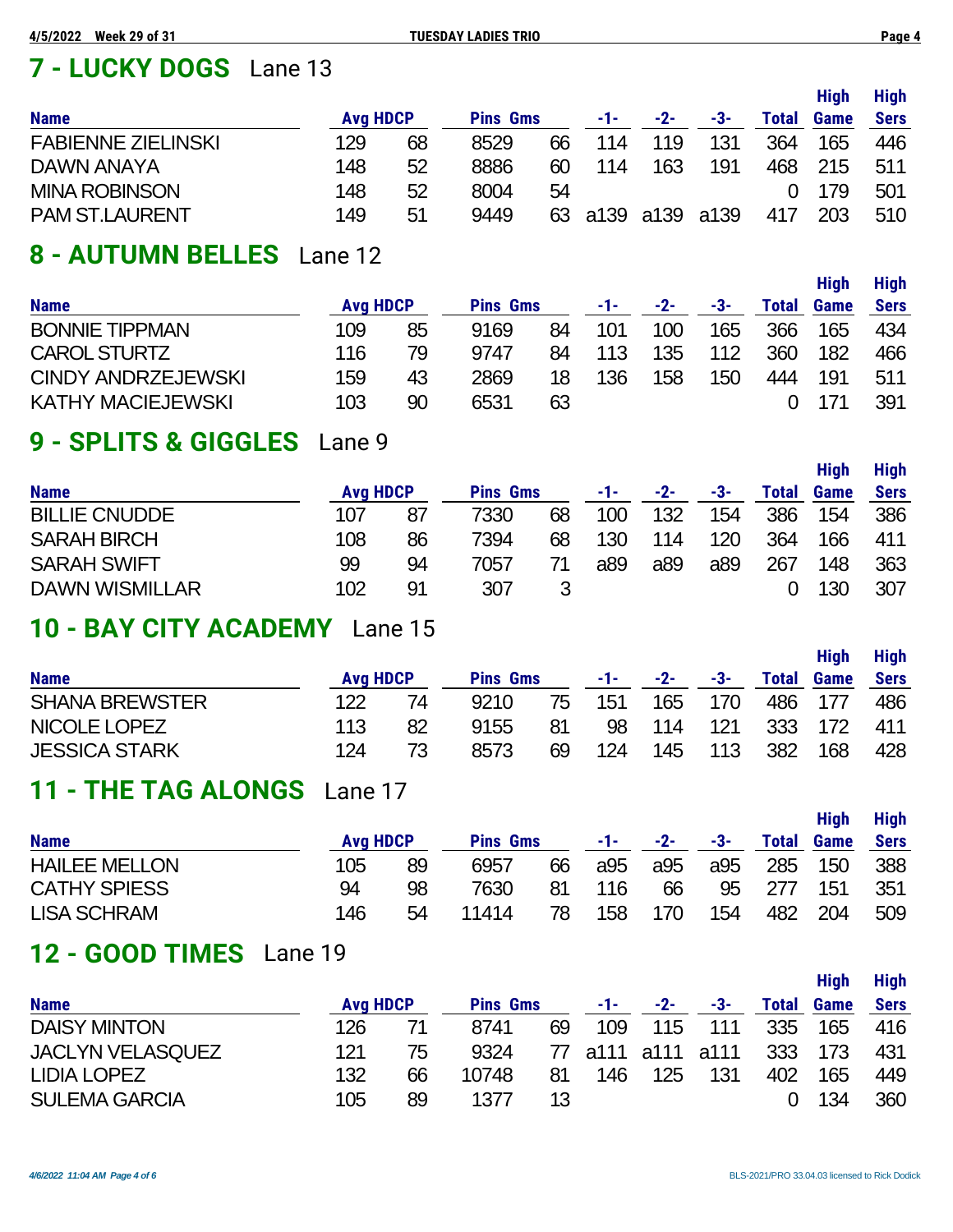## *This Week's Statistics*

|                                   | Women                   |
|-----------------------------------|-------------------------|
| How many people bowled            | 31                      |
| Number of games bowled            | 93                      |
| Actual average of week's scores   | 140.66                  |
| How many games above average      | 51                      |
| How many games below average      | 41                      |
| Pins above/below average per game | 4.66                    |
| How many people raised average    | 19                      |
| by this amount                    | 0.59                    |
| How many people went down         | 12                      |
| by this amount                    | $-0.59$                 |
| League average before bowling     | 136.46                  |
| League average after bowling      | 136.60                  |
| Change in league average          | 0.14                    |
| 800s                              |                         |
| 775s                              |                         |
| 750s                              |                         |
| 725s                              |                         |
| 700s                              |                         |
| 675s                              |                         |
| 650s                              | $\mathbf{1}$            |
| 625s                              |                         |
| 600s                              |                         |
| 575s                              | -                       |
| 550s                              | $\overline{c}$          |
| 525s                              | 1                       |
| 500s                              | 1                       |
| 475s                              | 4                       |
| 450s                              | $\overline{\mathbf{c}}$ |
| 425s                              | $\frac{3}{2}$           |
| 400s                              |                         |
| below 400                         | 15                      |
| 300s                              |                         |
| 275s                              |                         |
| 250s                              | 1                       |
| 225s                              | 1                       |
| 200s                              | 4                       |
| 175s                              | 8                       |
| 150s                              | 23                      |
| 125s                              | 20                      |
| 100s                              | 30                      |
| below 100                         | 6                       |